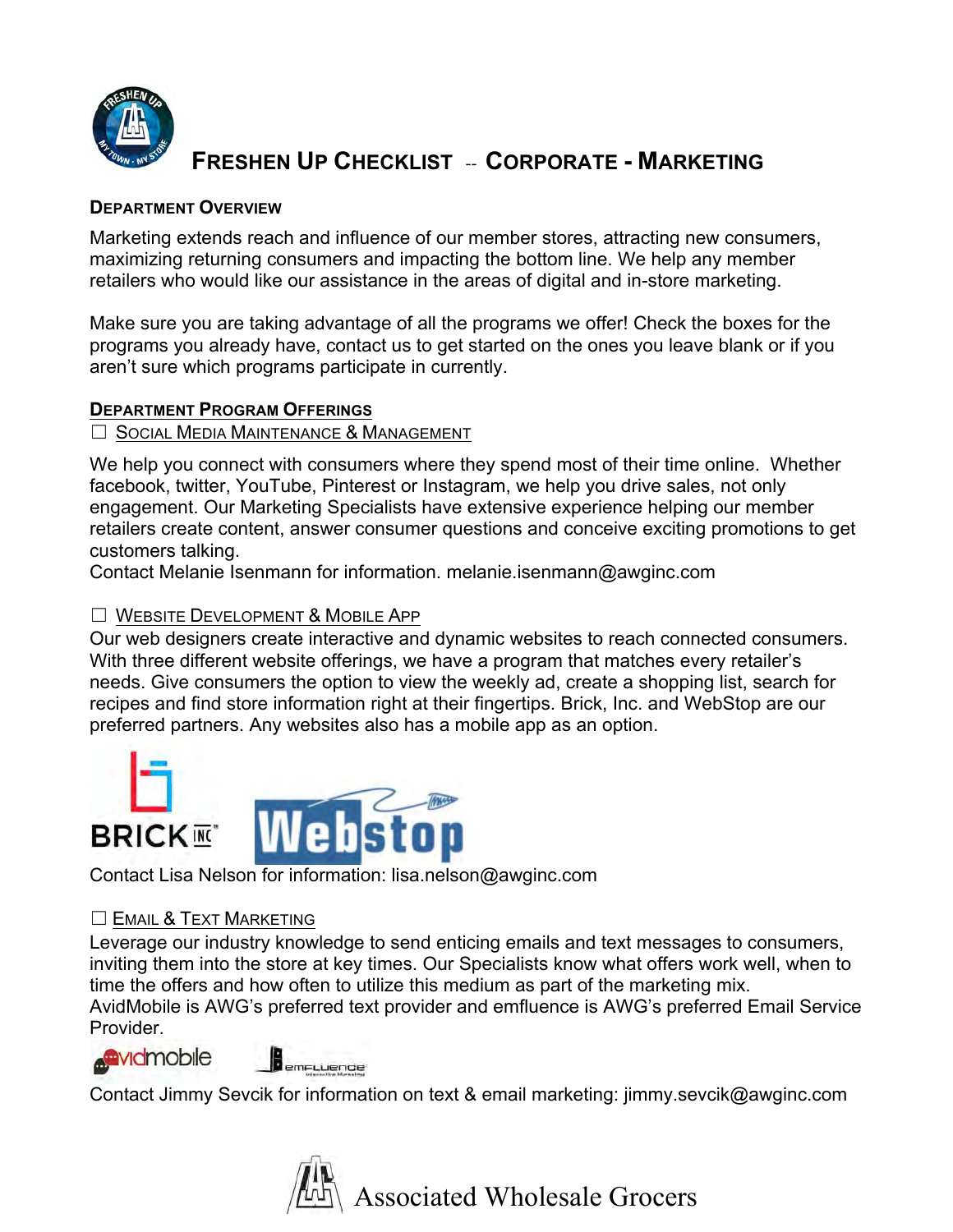# ☐ ONLINE SHOPPING

Position your store to compete in the digital future of food by offering your customers a cutting edge online shopping experience. AWG has established strategic partnerships with the leading eCommerce providers to allow your store to fulfill digital orders for delivery and instore pickup. Freshop, Rosie & NoQ are the online shopping partners for AWG.



# ☐ REBATE PROGRAMS

Monetize your marketing efforts with our in-store and at-shelf signage programs. These programs bring money back to the store, simply for advertising key products and manufacturer initiatives. Programs are run easily through AWG and create excitement in store that drive sales. We offer two signage programs: Smartsource & InsigniaPops and retailers can participate in both to maximize rebate dollars acquired.



**Insignia SinartSource**<br>Contact Andrea Garcia for more information: andrea.garcia@awginc.com

# ☐ GIFT CARDS – THIRD PARTY

Gift card sales reach \$22 million annually and that's just for AWG retailers participating in the Blackhawk gift card program. With destination displays located in store, there are a wide variety of cards to choose from including Visa, Mastercard, Olive Garden, The Home Depot and many more. Our preferred gift card provider is Blackhawk Newtork.

# BLACKHAWK

Contact Bryan Wright for more information: bryan.wright@awginc.com

# ☐ GIFT & LOYALTY CARDS – STORE SPECIFIC

Keep customers coming back to your store and give them the opportunity to introduce friends and family to your location through store specific gift cards. Branded specially for you, or generic, these cards can be loaded with any domination you choose, making them the perfect way to increase future sales and retain customers.

Contact Bryan Wright for more information: bryan.wright@awginc.com

# ☐ NUTRITION PROGRAMS

Eating more nutritiously isn't just a trend, but a way of life for some consumers. Help them navigate your store for the product offerings that fit into their lifestyle. Easy to understand nutrition programs are available to quickly showcase the wide variety of product offerings you carry. NuVal and Guiding Stars are the two programs available through AWG.





Contact Bryan Wright for more information: bryan.wright@awginc.com

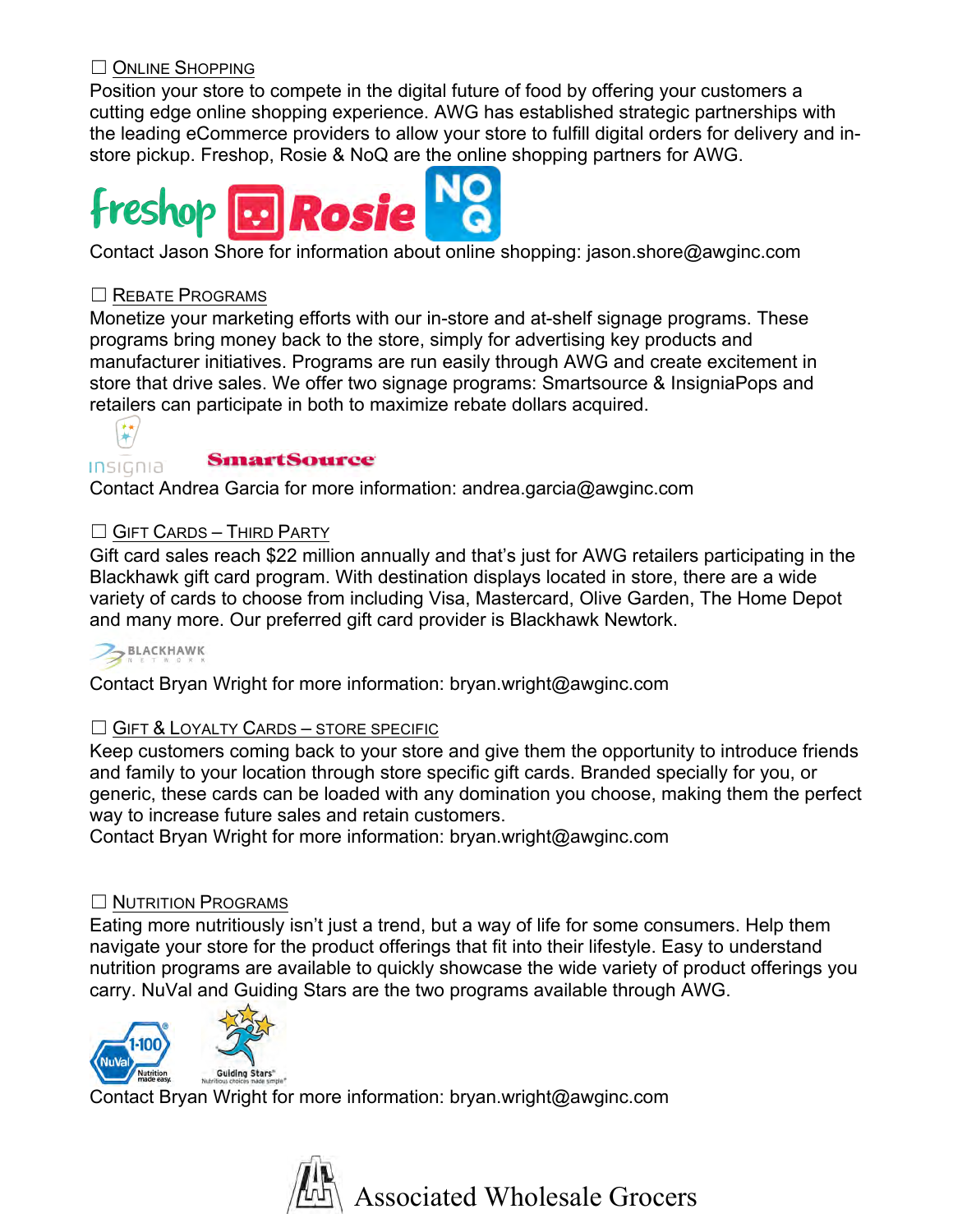# ☐ IN-STORE AUDIO

Make your store an inviting place to shop with in-store music and inspire purchase through messaging. Whether promoting products and brands or special sales within the store, in-store audio programs allow you to call out your most valuable offerings. MOOD (formerly Muzak) and Adergy are both programs offered through AWG.



Contact Bryan Wright for more information: bryan.wright@awginc.com

## ☐ APPLES FOR THE STUDENTS

Give back to schools in your community through the Apples for the Students program. You donate a portion of receipts collected by participating schools for the educational items they need most. Consumers are encouraged to shop at your store knowing what they buy impacts their local community.

Contact Bryan Wright for more information: bryan.wright@awginc.com

# **Students**

# ☐ EXCITE SEASONAL EVENTS

With 5 events throughout the year, the Excite seasonal events are an easy way to create some fun within your four walls. Suppliers contribute valuable product discounts through a coupon magazine and shelf signage calls out the offerings. Websites and digital offerings are included to help drive awareness.

Contact Andrea Garcia for more information: andrea.garcia@awginc.com

### ☐ FUNDRAISER COUPON BOOK

Support local community organizations while driving sales throughout the year with the Fundraiser Coupon book. The book includes coupons from the manufacturer community that are valid for an entire year. Organizations purchase the book at a discount and resell the book community-wide. The \$5 off coupon with a purchase of \$50 or more valid only at your store ensures return sales.

Contact Andrea Garcia for more information: andrea.garcia@awginc.com